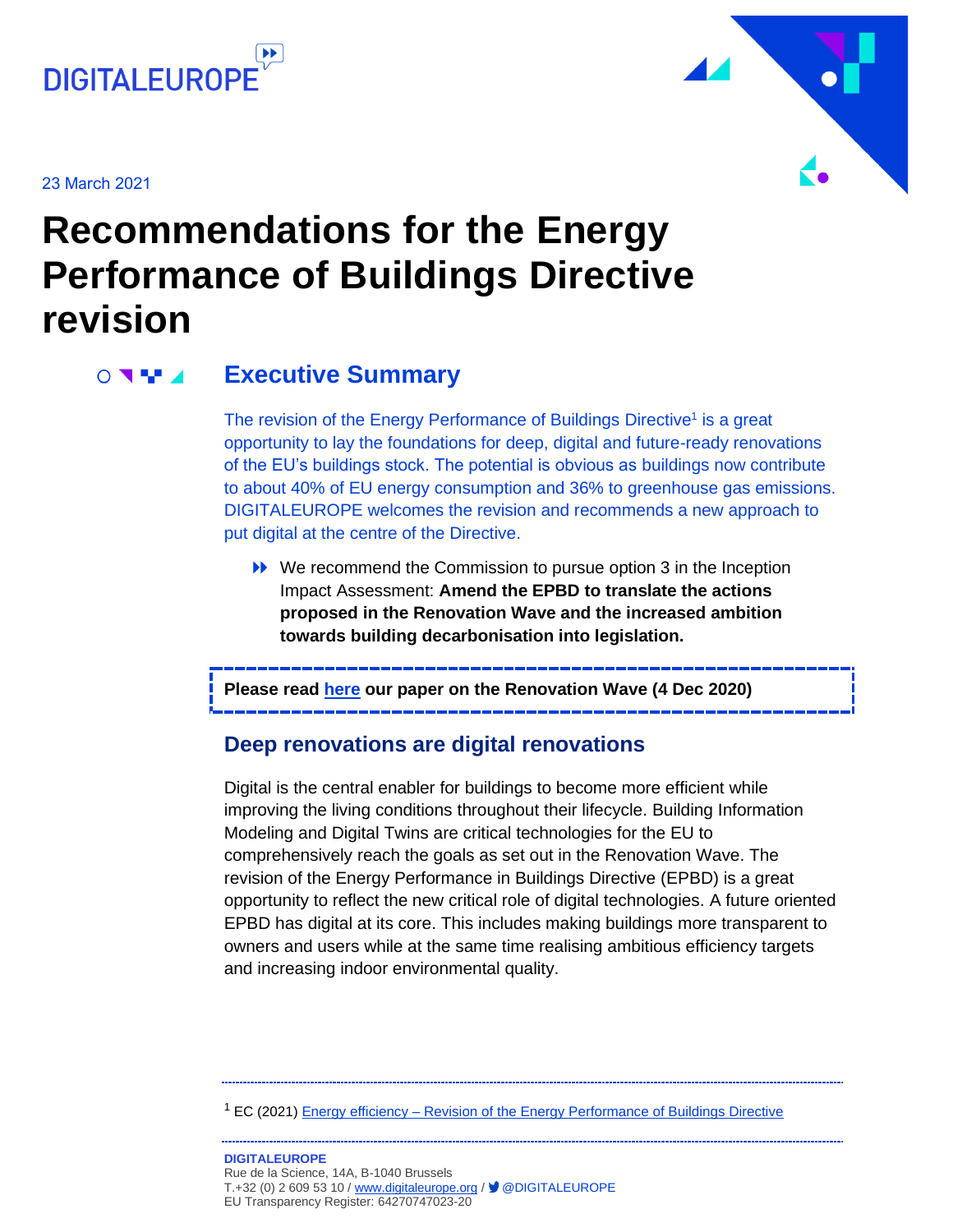- **Minimum energy performance standards:** The revision of the EPBD should set minimum energy performance standards (MEPS), that should reflect a sophisticated strategy for achieving long-term CO2 emissions reductions – beyond building envelope<sup>2</sup> renovations only – **powered by interconnected technologies** including reporting and direct feedback to building users. To achieve this, in addition to energy performance the MEPS should set up long-term CO2 emissions reductions milestones. Therefore, milestones must go hand in hand with the adoption of metrics that must be upgraded in time of property transaction or renovation. Those metrics shall act as 'trigger points' and must be adjusted to the respective type of buildings. The metrics must go beyond energy efficiency, looking at among others; the systemic efficiency impact per technology in order to achieve economy of scale and promote energy efficiency / renewable energy integration, the active role of buildings in the energy system (demand-side flexibility), and indoor environmental quality.
- **Net-zero by 2050:** Buildings must be net-zero carbon neutral by 2050, with intermediate milestones, meaning they are zero-carbon throughout their entire lifecycle. This shall trigger a revolution in the building industry, which needs to **rethink buildings for optimal performance**.
- **New energy performance certificates**: a certain number of key indicators must be fully harmonised across Europe. In particular, the indication of the building performance in CO2 emissions/final energy so to enable a better engagement by end-users<sup>3</sup>. The Energy Performance Certificate (EPC) must take into account a wider range of parameters to estimate the actual energy performance of a building, in particular management, control and monitoring mechanisms. Finally, the reform of the energy performance certificate should promote a data-model approach in reference points about their level of performance.
- **Increase the pressure – measure – support:** The Renovation Wave initiative already defines some important principles, but to reach its ambitious goals the Commission should increase the pressure. This can include:

 $2$  A building envelope is the physical separator between the conditioned and unconditioned environment of a building including the resistance to air, water, heat, light, and noise transfer.

 $3$  The French EPC (so-called "Diagnostic de Performance Energétique") will evolve in July 2020 and will no longer be expressed in primary energy consumption only (calculated in kWh/m2/year) but also in greenhouse gas emissions (expressed in CO2 kg/m2/year).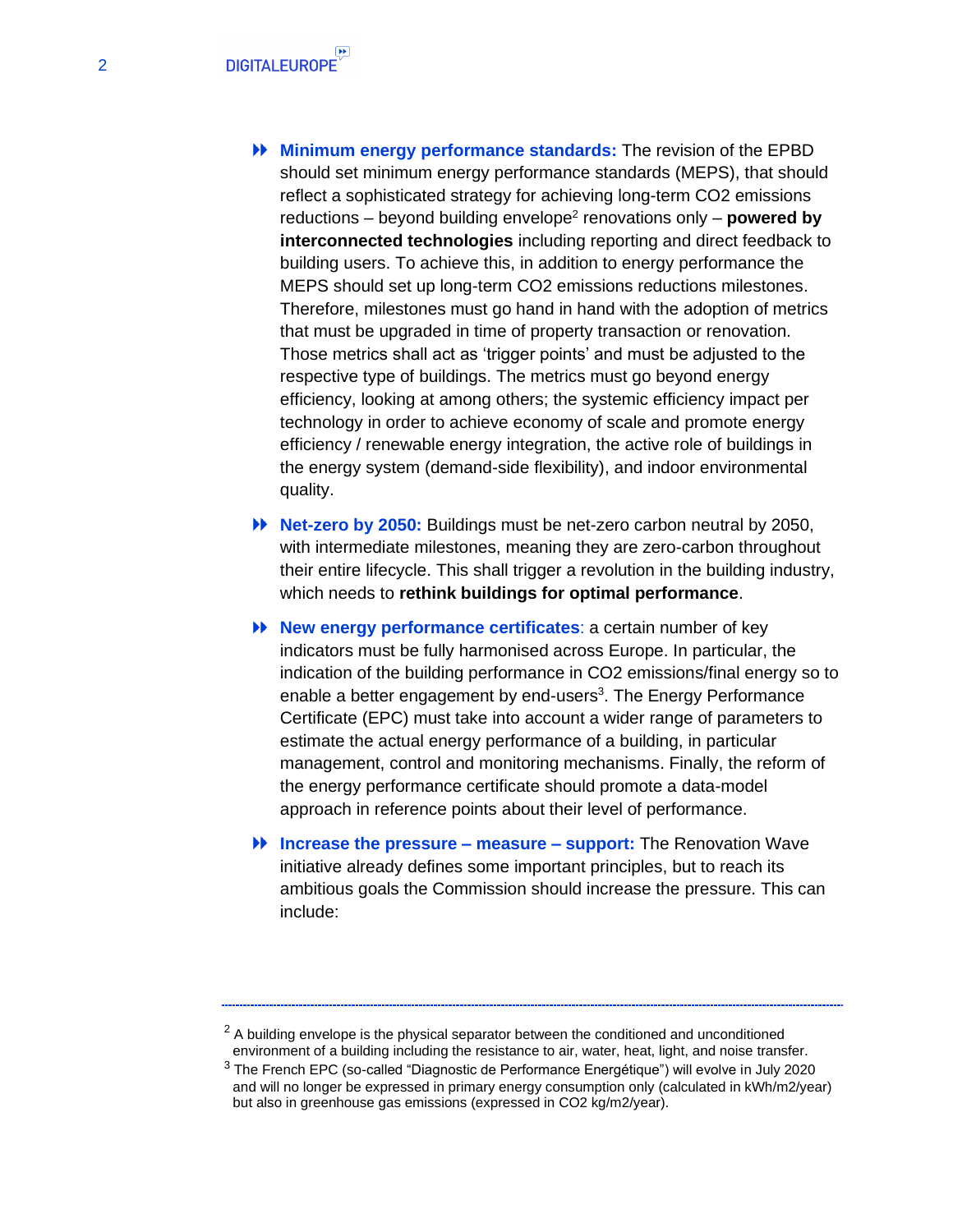- **Mandatory CO2 reduction targets for the building stock**  targeting the building stock with the higher-level long-run renovation potential first (non-residential buildings must be early mover because of their innovation/cost saving potential).
- In cooperation with industry, develop methodologies and indicators to **measure the potential of digital**, thereby delivering trust and accelerating the use of these technologies.
- **Support the deployment of critical technologies** to accelerate decarbonisation, digitisation & electrification: e.g. Building Automation and Control/ Building Management System (BACS/ BEMS), smart heat pump, solar panel, battery storage.
- **Digital to align the tools:** This requires **a data-model approach** to the building's energy performance. DIGITALEUROPE supports the plans as set out in the Renovation Wave for the integration of Energy Performance Certificates, Smart Readiness Indicators (SRIs) and Renovation Passports in the Digital Building Logbooks. Digital should play a key role in aligning the various tools.
- **Global standards:** Already available data from the Building Management System and the IoT data (sensors and actuators) need to be documented in the relevant agreed standards. Here are some important principles for determining a common set of protocols, standards and models:
	- A link between the many existing databases to build machinereadable, unique relations. We do not need a new monster database by copying data to hold it twice.
	- A globally valid solution. The EU can and should take a pioneering position in adopting rules for the handling of data (rights/ duties) in the different phases.
- **Secured investments in digital buildings:** DIGITALEUROPE welcomes the initiative to mark digital buildings projects under the 'renovate' flagship, and encourages pressure on building-related aspects of each EU country's national plans for buildings renovations.<sup>4</sup>

<sup>&</sup>lt;sup>4</sup> [Long-term building renovation strategy](https://ec.europa.eu/info/energy-climate-change-environment/implementation-eu-countries/energy-and-climate-governance-and-reporting/national-long-term-strategies_en) (LTRS), [national energy and climate plans](https://ec.europa.eu/info/energy-climate-change-environment/implementation-eu-countries/energy-and-climate-governance-and-reporting/national-energy-and-climate-plans_en) (NECP) and aspects of the EPDB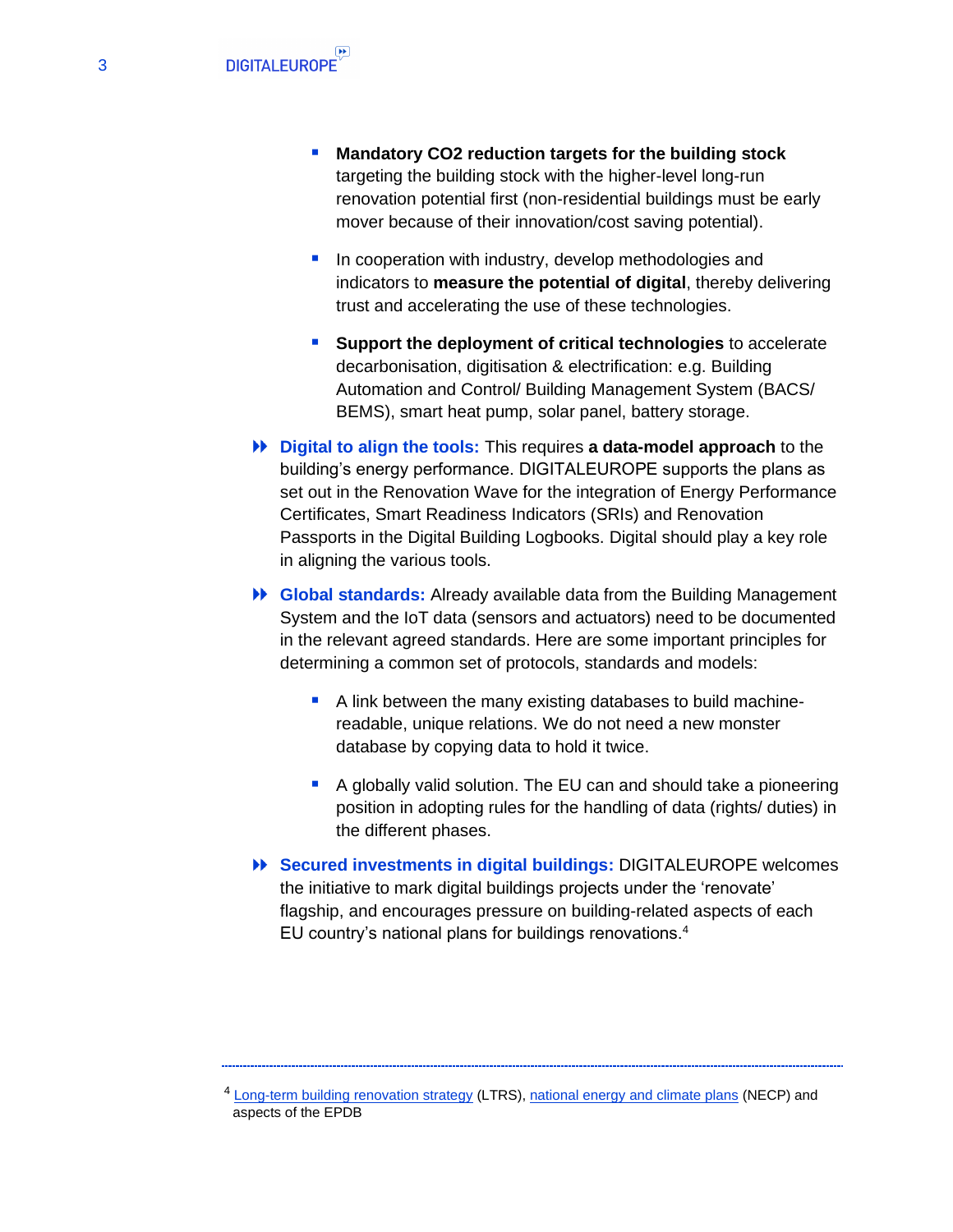- **A roadmap for digital technologies in buildings:** This should support or mandate the roll-out of digital design and operating tools with BIM in digital construction work and renovation work. The roadmap should promote digitisation of license permits in the EU and identify other digital tools providing added value in terms of circularity, efficiency and flexibility. The Renovation Wave initiative already defines some important principles, but to reach its ambitious goals the Commission should increase the pressure.
- **Promote Digital Twins and Building Information Modeling:** Digital solutions based on ecosystems of Digital Building Twins will prove key to reaching the green goals efficiently. Therefore, the EPBD should be complemented by promoting Building Information Modelling (BIM) in public procurement by basing public procurement on the MEAT.<sup>5</sup>

<sup>5</sup> Most Economically Advantageous Tender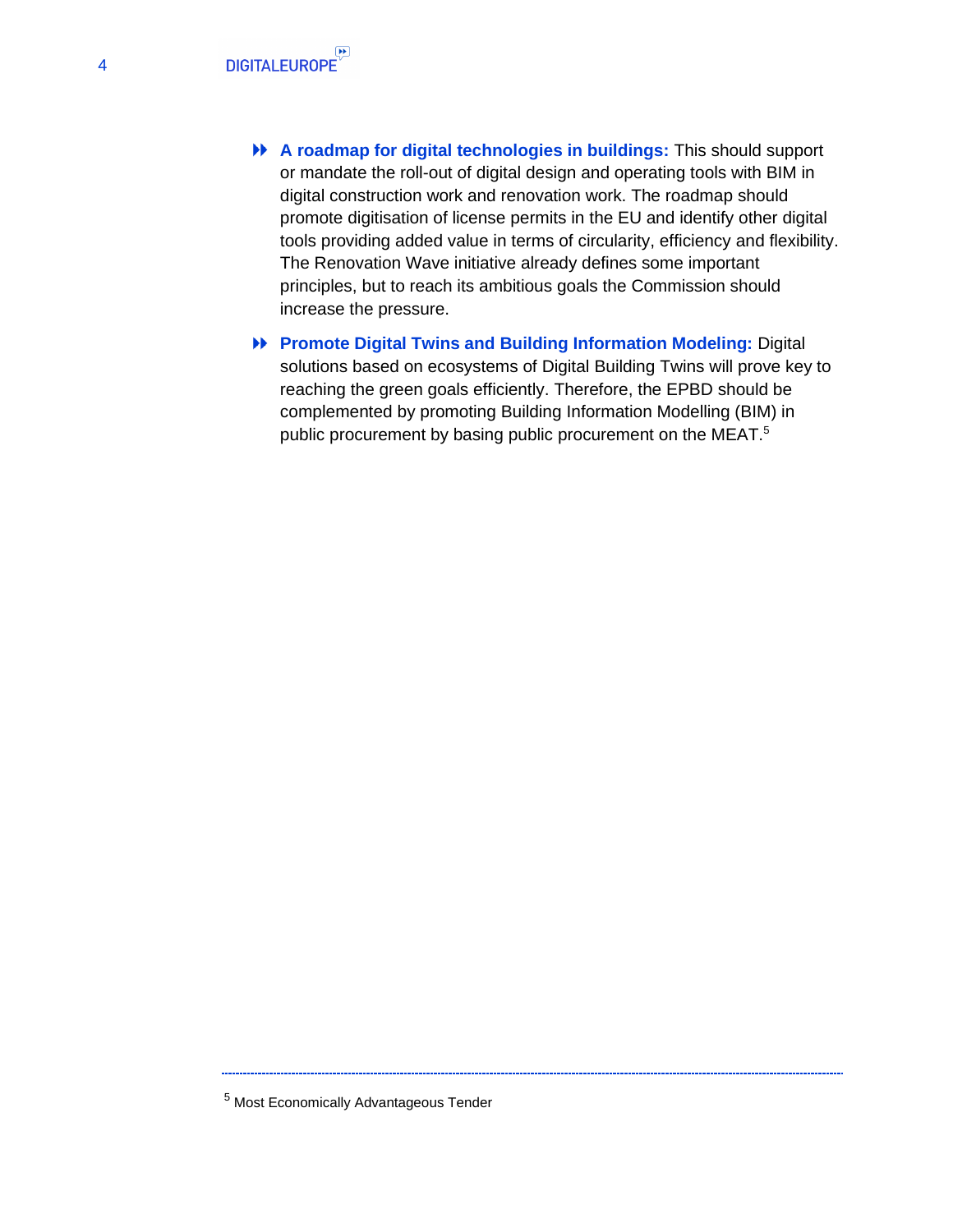

FOR MORE INFORMATION, PLEASE CONTACT:

 $\mathbf{L}$ Ray Pinto **Digital Transformation Policy Director** ray.pinto@digitaleurope.org / +32 472 55 84 02

 $\mathbf{L}$ Vincenzo Renda **Senior Policy Manager for Digital Industrial Transformation** vincenzo.renda@digitaleurope.org / +32 490 11 42 15

 $\mathbf{A}$ Thomas Hellebrand **Policy Officer Digital Transformation** thomas.hellebrand@digitaleurope.org / +32 492 46 78 17